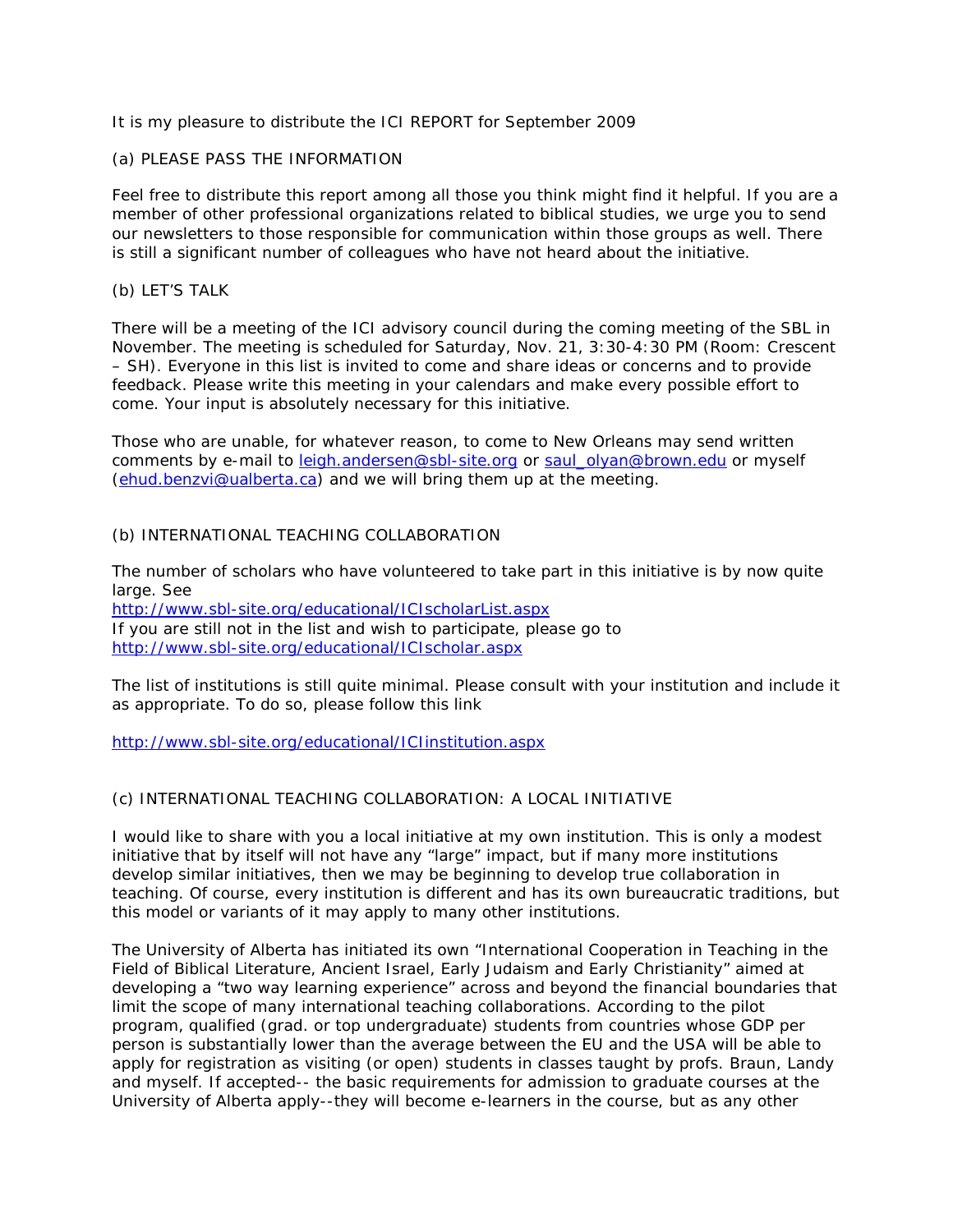student in the course, they will have to complete the required assignments and will receive the same feedback. If they register as "visiting students," they will also receive official credits from the University of Alberta, as any other student. Funds will be fundraised to pay for the equivalent of full tuition for one student for one course per year. Qualified students who may be interested in this initiative may contact me at [ehud.benzvi@ualberta.ca.](mailto:ehud.benzvi@ualberta.ca)

I want to stress that the same initiative allows now students at the University of Alberta (be them graduate or top undergraduate) in the pertinent areas to take up to two courses relevant to their studies as e-participants in academic institutions in countries whose GDP per person is substantially lower than the average between the EU and the US, provided that they have received approval from their advisor/supervisor and the Faculty office, before registering to the course. Should you have a course in mind that U of A students in the relevant areas may consider taking as e-students, please let me know and I will pass the information to the students.

Again, please consider whether your institution may launch a similar initiative, and if it does, please let me know. We shall talk further about this type of "local action" at the ICI, face to face meeting in November, but again, if you cannot participate, please feel free to send written comments.

## (d) PUBLICATIONS: NEW ONLINE BOOKS

A list of new online books is included at the end of this message. We will continue adding books each month, but the fact that we have already posted so many books (see list at [http://www.sbl-site.org/publications/Books\\_ICIbooks.aspx\)](http://www.sbl-site.org/publications/Books_ICIbooks.aspx) means that we have taken care of many of the volumes that could be posted without creating files too large for easy download. We will keep adding new online books every month, but it is unlikely that we will keep the pace of ten or more books per month. We keep looking at software that will allow us to compress e-versions of "older" books, but all we have seen till now is not there. We are also beginning to explore adding a few books from publishers other than SBL to our online books.

#### (e) PUBLICATIONS: IVBS

The editors of the series International Voices in Biblical Studies (IVBS) have the opportunity to see a draft version of series site and have commented on it. Their feedback is now being taken into consideration as we move to create the series site. If you will be in New Orleans, and wish to talk in person with one of the editors of the series please send an e-mail to Monica Melanchthon [\(monixm@gmail.com\)](mailto:monixm@gmail.com). Both Monica and Louis Jonker [\(lcj@sun.ac.za\)](mailto:lcj@sun.ac.za) are accepting manuscripts for consideration for publication in the series. Please keep in mind that manuscripts for this series do not have to be written in English.

#### (f) PUBLICATIONS: ANEM/MACO

If you have a manuscript for the Ancient Near East Monograph Series/Monografias Sobre el Antiguo Cercano Oriente (ANEM/MACO) please contact Roxana Flammini [\(roxflamm@yahoo.com.ar\)](mailto:roxflamm@yahoo.com.ar) or Billie Jean Collins [\(billie.collins@sbl-site.org\)](mailto:billie.collins@sbl-site.org) or myself [\(ehud.ben.zvi@ualberta.ca\)](mailto:ehud.ben.zvi@ualberta.ca). Keep in mind that Ancient Near East includes Ancient Israel.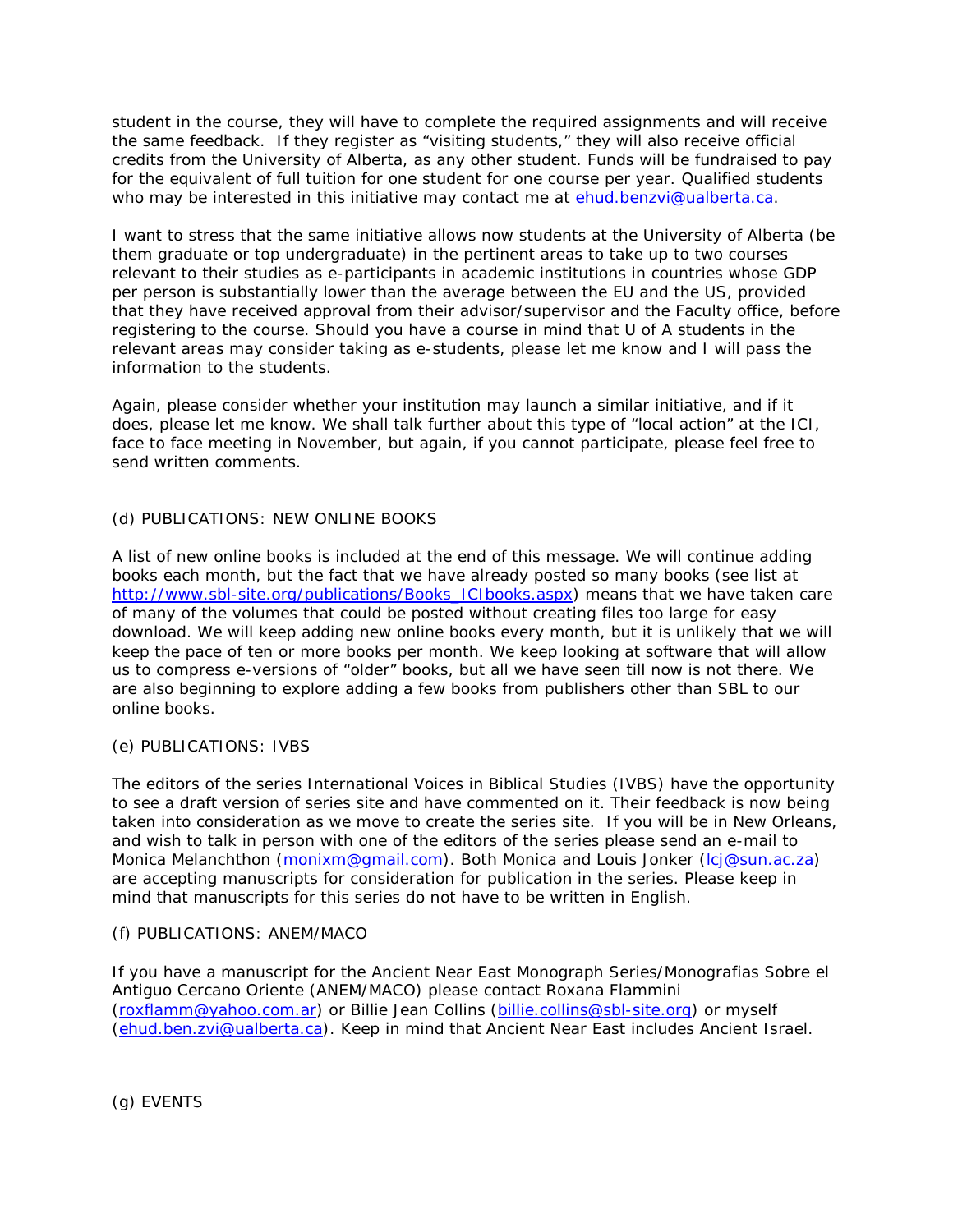There are a number of other events that may be of interest to this group, in addition to the SBL Annual Meeting in New Orleans (Nov 21-24, 2009), for instance:

**10/5-10/9** The International Council for Evangelical Theological Education International Consultation for Theological Educators; Sopron, Hungary.

The distinguished international evangelical scholars Bishop Hwa Yung of Malaysia and Professor Henri Blocher of France will be among principal speakers at the event. The Consultation's theme is: "Energising Community: Theological Education's Relational Mandate." Those interested in attending the Consultation should begin registration proceedings immediately, by contacting [the ICETE Consultation Directorate.](mailto:Consultation2009@icete-edu.org)

**10/15-10/17** "Reading Scriptures, Reading America: Interruptions, Orientation, and Mimicry among U.S. Communities of Color," Institute for Signifying Scriptures, Claremont Graduate University, Claremont CA 91711 See [More information](https://artsml.arts.ualberta.ca/exchweb/bin/redir.asp?URL=http://www.signifyingscriptures.org) or contact [iss@cgu.edu.](mailto:iss@cgu.edu.) 

**10/15-10/17** 10th Unisa Classics Colloquium/First Symposium Of The Department Of New Testament And Early Christian Studies: "Family as Strategy in the Roman Empire and Early Christianity"

University of South Africa, Pretoria

See [Call for Papers PDF;](https://artsml.arts.ualberta.ca/exchweb/bin/redir.asp?URL=http://sbl-site.org/assets/pdfs/2009UnisaFamilyConf.pdf) Contact: Professor Johannes N Vorster (Dept of New Testament and Early Christian Studies) at [Olympus@yebo.co.za](mailto:Olympus@yebo.co.za) or [vorstjn@unisa.ac.za](mailto:vorstjn@unisa.ac.za) or [Dr P Bosman](mailto:bosmapr@unisa.ac.za) (Dept of Classics and World Languages)

## **November 2009**

## **11/30** Deadline; Call for Papers

Claiming Conceptual Space. Reimagining the Study of Religion and Theology: Changing Contexts and Social Discourse Huguenot College, Wellington, Western Cape, South Africa The organizers invite proposals for papers (30 minute presentations which include discussion time) that address the theme of the conference to be held at Huguenot College, Wellington, Western Cape (South Africa), April 6-9, 2010. Proposals for papers are invited to address the issues announced in the conference call. Papers that explore the intersection between religion, theology, and other theoretical domains are particularly invited, as well as papers that reflect on and theorize changed disciplinary practices and their institutionalization in research regimes and scholarly discourses. While related papers are also encouraged, contributions exploring the following themes are particularly invited:

- Conceptuality and construction: the proprium of 'religious discourse' and the nature of 'theology'
- Technologies of transcendental discourses: embodied cognition, the politics of religion, identity, and memorialisation
- Reimagining disciplinary practices: testing the boundaries intra-, inter-, and transdisciplinarity; thinking out/insider viewpoints

• Conceptualizing from a place: contextualization, relevance, and practices Proposals should be sent to the organizers: [Gerhard van den Heever](mailto:vdheega@unisa.ac.za) or [Naas Swart.](mailto:iswart@sun.ac.za) Confirmation of acceptance or rejection of proposals will be sent by December 30, 2009.

## **December 2009**

## **12/30** [Call for Papers](https://artsml.arts.ualberta.ca/exchweb/bin/redir.asp?URL=http://sbl-site.org/assets/pdfs/SABS10Call.pdf) Deadline

The Society of Asian Biblical Studies (SABS) will hold its next meeting at the Divinity School, Chung Chi College, Chinese University of Hong Kong, June 14-16 2010.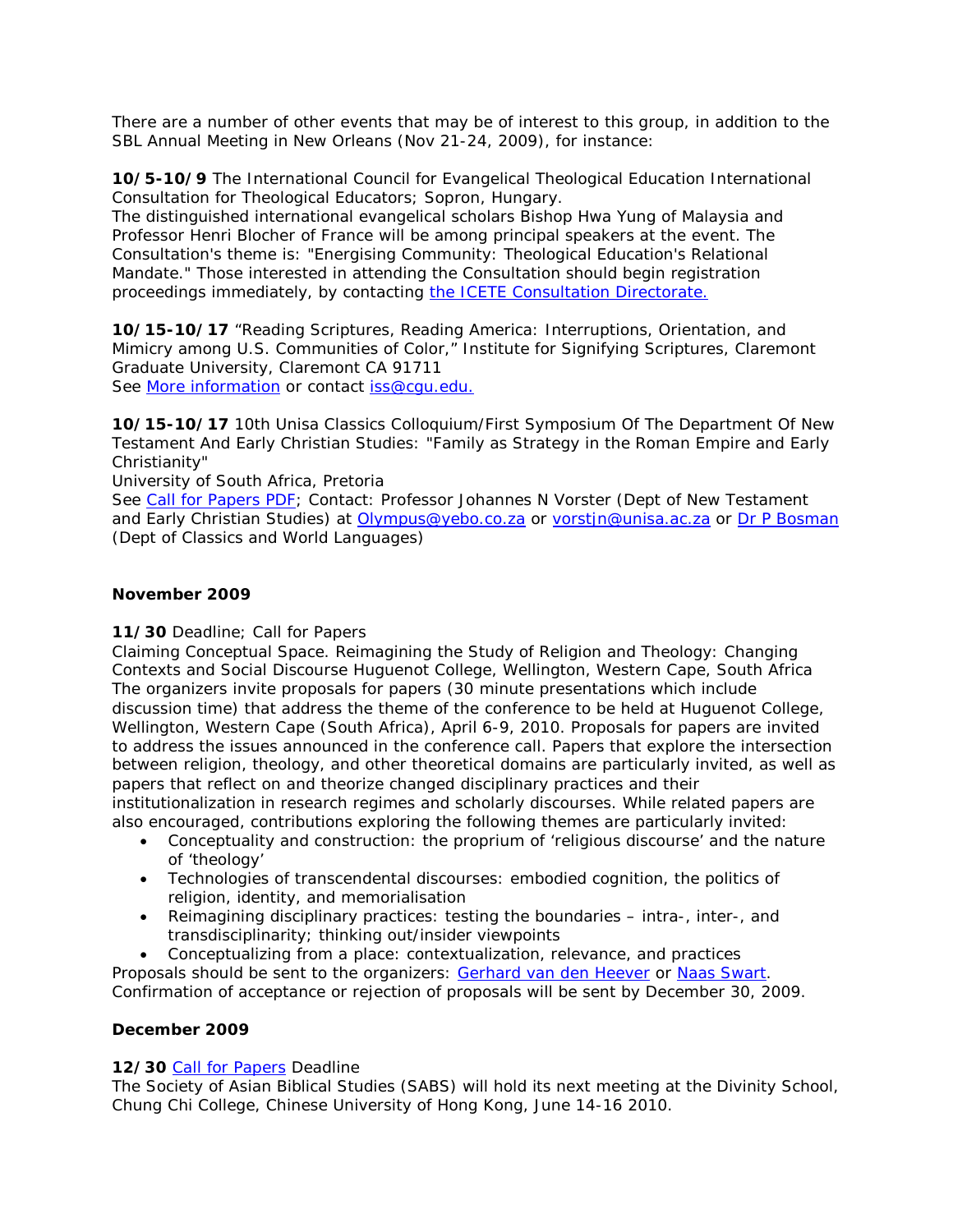SABS seeks to bring together scholars interested in and committed to Biblical Studies in various contexts of Asia/Oceania, including those in diaspora. For further information, please contact [Monica Melanchthon](mailto:styofabs@gmail.com) or [Tat -siong Benny Liew .](mailto:bliew@psr.edu)

## (h) MEMBERSHIP

Please keep encouraging your colleagues and graduate students to join the Society and to contribute to shaping its future. Students from countries whose GDP per person is significantly lower than the average of the USA and EU (i.e., most of the world) have to pay only US \$ 10 and scholars from the same countries only US \$ 15 to become full members. Anyone who wish to become a member and for whom this amount represents undue hardship is encouraged to contact Leigh.

Best wishes,

Ehud

LIST OF RECENTLY ADDED ONLINE BOOKS

(1) Amidon, S.J., Philip R, translator. *Philostorgius:* Church History. Writings from the Greco-Roman World 23. Atlanta: Society of Biblical Literature, 2007.

Philostorgius (born 368 c.e.) was a member of the Eunomian sect of Christianity, a nonconformist faction deeply opposed to the form of Christianity adopted by the Roman government as the official religion of its empire. He wrote his twelve-book *Church History*, the critical edition of the surviving remnants of which is presented here in English translation, at the beginning of the fifth century as a revisionist history of the church and the empire in the fourth and early-fifth centuries. Sometimes contradicting and often supplementing what is found in other histories of the period, Christian or otherwise, it offers a rare dissenting picture of the Christian world of the time.

(2) Boda, Mark J., Daniel K. Falk, and Rodney A. Werline, eds. *Seeking the Favor of God,*  Volume 3: The Impact of Penitential Prayer beyond Second Temple Judaism. Early Judaism and Its Literature 23. Atlanta: Society of Biblical Literature, 2008.

This book represents the third in a series tracing the development of a tradition of prayer that arose in the Jewish Second Temple period. Its critical essays trace the impact of the Second Temple penitential prayer traditions on the development of prayers and thought in rabbinic Judaism and Christianity during late antiquity and the early medieval periods. Contributors include Paul Bradshaw, Carsten Claussen, Lawrence Fine, Cornelia Horn, Reuven Kimelman, Ruth Langer, Laura Leiber, Robert Phenix, Stefan Reif, Richard Sarason, Bryan Spinks, and Rodney Werline.

(3) Cosaert, Carl P. *The Text of the Gospels in Clement of Alexandria.* New Testament in the Greek Fathers 9. Atlanta: Society of Biblical Literature, 2008.

This volume applies the latest methodological advances in patristic textual analysis to explore the nature of the Gospel text used by Clement, an early Alexandrian father who wrote extensively on the Christian faith and filled his writings with thousands of biblical citations. After examining Clement's life and use of the New Testament writings, the book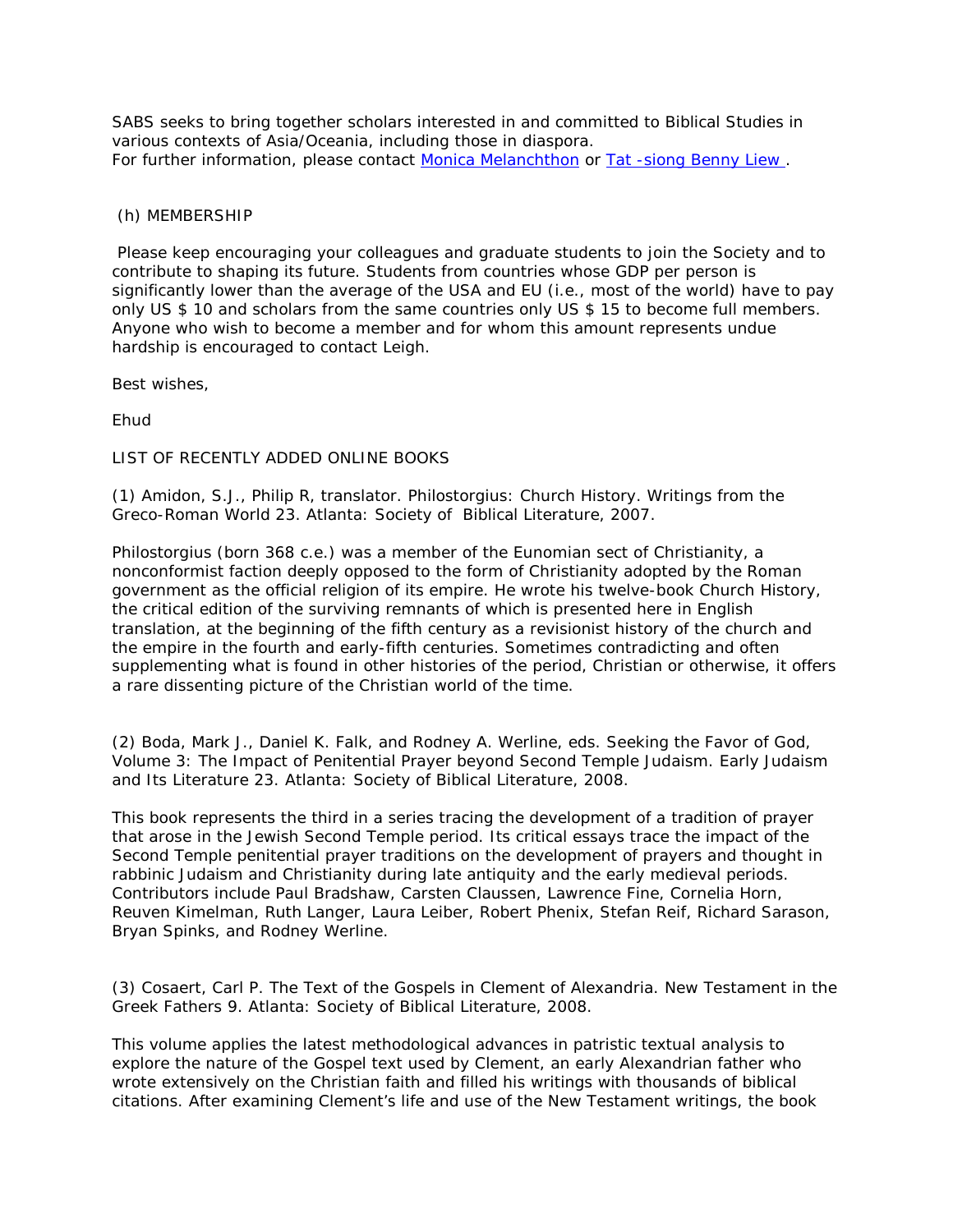lists all of his quotations of the Four Gospels and compares them to those of other Alexandrian Christians and to the most significant ancient Greek and Latin manuscripts. The book demonstrates that the form of the Gospels in Alexandria was in transition at the end of the second century and argues that Clement's Gospel text reveals an Alexandrian influence in John and Matthew and a stronger Western influence in Luke and his citations of Mark 10.

(4) Kelle, Brad E. and Frank Ritchel Ames, eds. *Writing and Reading War: Rhetoric, Gender, and Ethics in Biblical and Modern Contexts.* Symposium Series 42. Atlanta: Society of Biblical Literature, 2008.

War is not only waged on the battlefield, but is written and read in contexts that influence meaning and reception. The essays in this collection examine how ancient Israelites wrote about war and how war-related texts in the Hebrew Bible have been read in ancient and modern contexts. They explore writing and reading war in contexts ranging from ancient Israel to early Judaism to contemporary Christianity. The contributors—both established and newer voices—apply a variety of historical, literary, and comparative methods to biblical texts and present new perspectives on the rhetoric, gender, and ethics of war. A foreword by Susan Niditch and introduction by Victor H. Matthews offer a literature review of recent major works in this field and orient readers to past research and future directions for the study of the discourse and realities of war.

The contributors are Frank Ritchel Ames, Claudia D. Bergmann, Frances Flannery, Michael G. Hasel, L. Daniel Hawk, Alice A. Keefe, Brad E. Kelle, Brian Kvasnica, Victor H. Matthews, Megan Bishop Moore, Susan Niditch, Daniel L. Smith-Christopher, Jeremy D. Smoak, and Jacob L. Wright.

(5) Ben Zvi. Ehud and Michael H. Floyd, eds. *Writings and Speech in Israelite and Ancient Near Eastern Prophecy.* Symposium Series 10. Atlanta: Society of Biblical Literature, 2000.

When the term prophet is mentioned, do you think of an oral communicator of a divine message or of a character in a prophetic book? When the term "prophetic text" is mentioned, do you imagine an oral or a written text? This collection of ten timely essays deals with matters of writings and oral speeches, of writtenness and orality that stand at the heart of issues central to the study of the prophetic books in the Hebrew Bible, prophets and prophecy in ancient Israel, and Israelite history at large. The volume sets an agenda for research in this area from a historical perspective and stresses the importance of comparative material and social realia from the Mesopotamian and Egyptian world. It includes both essays of a methodological nature and particular case studies, and illustrates how the conversation among scholars who follow different approaches and areas of expertise contributes to the elucidation of central issues of research. The international team of scholars gathered for this volume consists of Ronald E. Clements, James L. Crenshaw, Robert C. Culley, Philip R. Davies, Martti Nissinen, Donald B. Redford, Karel van der Toorn, John Van Seters, and the two editors of the volume, Michael H. Floyd and Ehud Ben Zvi.

Contents include: *Introduction: Writings, Speeches, and the Prophetic Books— Setting an Agenda*, Ehud Ben Zvi; *Transmitting Prophecy across Generations*, James L. Crenshaw; *Orality and Writtenness in the Prophetic Texts*, Robert C. Culley; *"Pen of iron, point of diamond" (Jer 17:1): Prophecy as Writing*, Philip R. Davies; *Prophetic Orality in the Context of the Ancient Near East: A Response to Culley, Crenshaw, and Davies*, John Van Seters; *The Prophet as an Author: The Case of the Isaiah Memoir*, R. E. Clements; *"Write the revelation!" (Hab 2:2): Re-imagining the Cultural History of Prophecy*, Michael H. Floyd; *Scribe and Speaker*, Donald B. Redford; *From the Oral to the Written: The Case of Old*